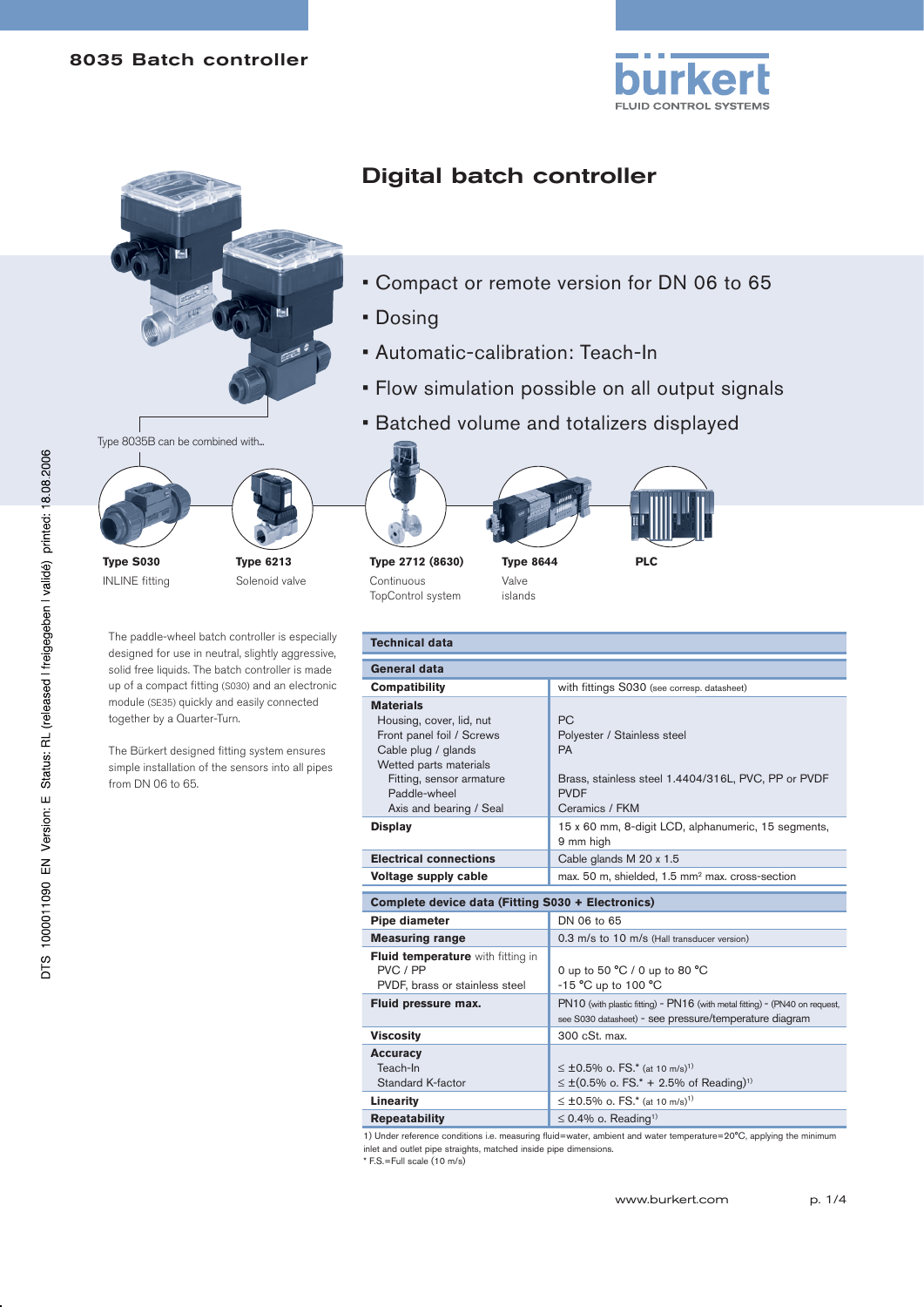| <b>Electrical data</b>                                                            |                                                                                                                            | <b>Accuracy diagram</b>                                            |
|-----------------------------------------------------------------------------------|----------------------------------------------------------------------------------------------------------------------------|--------------------------------------------------------------------|
| <b>Power supply</b>                                                               | 12-30 V DC filtered and regulated or 115/230 V AC                                                                          |                                                                    |
| <b>Reversed polarity of DC</b>                                                    | protected                                                                                                                  |                                                                    |
| <b>Current consumption with sensor</b><br>(without consumption of inputs/outputs) | $< 70$ mA                                                                                                                  | Max. error [%]<br>$F.S. = Full scale$<br>10<br>$o.R. = of reading$ |
| Input                                                                             | 4 binary inputs, 5 30 V DC - impedance 3.3 $k\Omega$<br>Functions: dosing quantity choice, start-stop dosing               | 8<br>6                                                             |
| Output                                                                            | Polarized, potential free, 530 V DC; 100 mA,<br>protected, line drop at 100 mA: 1.5 VDC<br>- for status and alarm messages | <u> - 05% oES + 25% oF</u><br>4<br>$0.5000 + 5$<br>2<br>$-2$       |
| Relay                                                                             | 2 relays, freely programmable, 3A, 230 V AC                                                                                | -4                                                                 |
| <b>Environment</b>                                                                |                                                                                                                            | Bürkert Typical curve<br>$-6$<br>Standard calibration              |
| <b>Ambient temperature</b>                                                        | 0 to $+60 °C$ (operation and storage)                                                                                      | -8<br>Teach-In calibration                                         |
| <b>Relative humidity</b>                                                          | $\leq$ 80 %, non condensated                                                                                               | $-10$<br>Flow velocit                                              |
| <b>Standards and approvals</b>                                                    |                                                                                                                            |                                                                    |

| IP65 with cable glands mounted and tightened or with<br>obturator locked if not used. |
|---------------------------------------------------------------------------------------|
|                                                                                       |
| EN 61000-6-2. EN 61000-6-3                                                            |
| EN 61010-1                                                                            |
| EN 60068-2-6                                                                          |
| EN 60068-2-27                                                                         |
|                                                                                       |

### Accuracy diagram



# Operation and display

The device can be calibrated by means of the K-factor, or via the Teach-In function. Customized adjustments, such as measuring range, engineering units, pulse output and filter are carried out on site. The operation is specified according to three levels:

| Indication in operating<br>mode / display                                                        | <b>Parameter definition</b>                                                                                                                                                                    | <b>Test</b>                                                                          |
|--------------------------------------------------------------------------------------------------|------------------------------------------------------------------------------------------------------------------------------------------------------------------------------------------------|--------------------------------------------------------------------------------------|
| - dosing amount<br>- dosing mode<br>- main totalizer<br>- daily totalizer with reset<br>function | - language<br>- engineering units<br>- K-factor / Teach-In function<br>- selection of batching mode<br>- over-run correction<br>- alarm<br>- function mode of relays<br>- reset main totalizer | - display of state of binary<br>inputs<br>- relay test<br>- frequency test of sensor |



# Design and principle of operation



The electronic housing of the 8035 integrates the electronic board with display, programmation keys and also a transducer (Hall). The paddle-wheel is mounted in the fitting. The output signals are provided via two cable glands. Bürkert designed fitting (S030) ensures simple installation of the Bürkert transmitter into pipes from DN 06 to DN 65.

When liquid flows through the pipe, the 4 magnets, inserted in the paddle-wheel set in rotation, produce a measuring signal in the transducer. The frequency modulated induced voltage is proportional to the flow velocity of the fluid. A conversion coefficient (K factor, available in the S030 instruction manual of the fitting), specific to each pipe (size and material) enables the conversion of this frequency into volume. The electronic component converts the measured signal and displays the actual volume.

The 8035 batch controller is mounted in a pipe in series with the valve; the unit controls the opening of the valve and measures the quantity of the fluid which flows. The unit also closes the valve when the pre-programmed quantity has been delivered.

The electronic component needs a voltage supply of 12-30 V DC or 115/230 V AC, and two output relays are used to activate the valves and to initiate alarms.

The following dosing and filling operations are possible:

- **Local dosing:** the user enters the quantity to be metered and initiates the dosage from the keypad.
- **Local dosing with pre-set quantity:** the user selects a quantity which has been preset and initiates the dosage from the keypad.
- **Remote control dosing** using a rotary knob (selecting a pre-set quantity) or binary data inputs.
- **Dosing controlled by a PLC unit** using binary data inputs.
- **Automatic dosing controlled by variation of pulse duration**. The quantity of the dose is directly proportional to the duration of a pulse.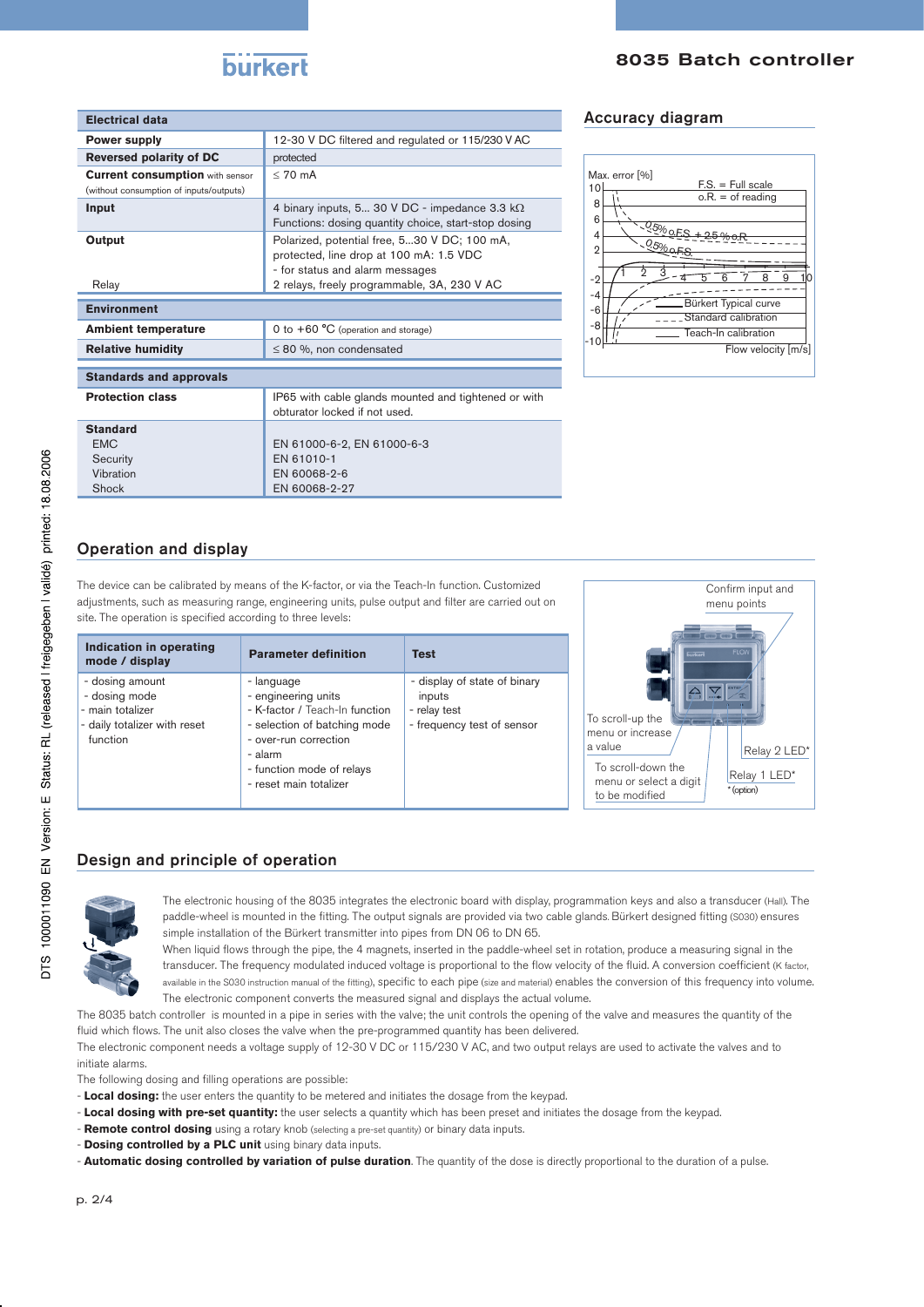# **burkert**

### Installation

The electronic module SE35 can easily be installed into any Bürkert INLINE fitting system Type S030, by means of a Quarter-Turn.

Minimum straight upstream and downstream distances must be observed. According to the pipe's design, necessary distances can be bigger or use a flow conditioner to obtain the best accuracy. For more information, please refer to EN ISO 5167-1.

EN ISO 5167-1 prescribes the straight inlet and outlet distances that must be complied with when installing fittings in pipe lines in order to achieve calm flow conditions. The most important layouts that could lead to turbulence in the flow are shown below, together with the associated prescribed minimum inlet and outlet distances. These ensure calm, problem-free measurement conditions at the measurement point.



The batch controller can be installed into either horizontal or vertical pipes.



Pressure and temperature ratings must be respected according to the selected fitting material.

The suitable pipe size is selected using the diagram Flow / Velocity / DN. The batch controller is not designed for gas dosing.

## Pressure / Temperature diagram



# Selection of fitting / pipe size

#### **Example:**

- Specification of nominal flow: 10 m3/h

- Ideal flow velocity: 2...3 m/s
- For these specifications, the diagram indicates a pipe size of DN40